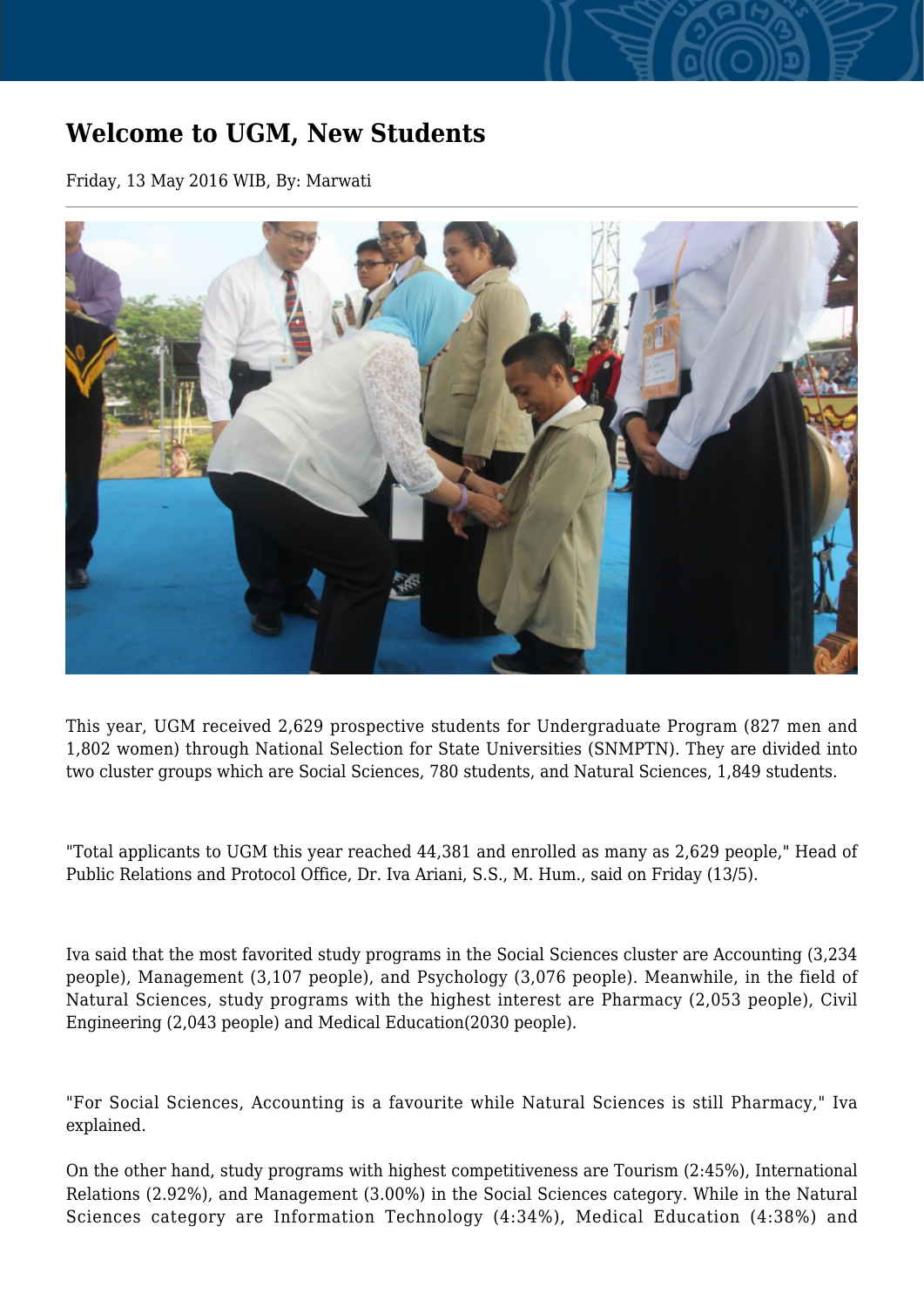Pharmacy(4.92%).

Related to the admissions process, UGM opens the widest access for prospective students who come from economically disadvantaged families. This is proven by the number of enrolled students whose parents earn less than IDR1 million continuing to grow each year. As an illustration, in 2013 the number of enrolled students with UKT 1 (parental incomes below 1 million) totaled 544, rising to 567 students in 2014 and 689 students in 2015.

"It means, UGM is a source of hope for economically disadvantaged communities to break the chains of poverty and at the same time to raise the dignity of families through high quality education," Director of Student Affairs, Dr. Senawi, said.

Senawi added that UGM as a populist university is always open for high achievers. UGM has many sources of scholarships for students who come from financially disadvantaged families. In 2015, UGM has 136 types of scholarships with a total funding of Rp194,001,904,000.

"Total recipients are 10,765 students from vocational to doctoral degrees," he added.

Scholarships are varied, such as tuition assistance, scholarships, living expenses, and scholarships for outstanding students. According to Senawi, UGM cares about students from low income family but having a high achievement. This comes in many forms, including scholarships from various partners to sustain their financial needs.

"There are scholarships managed by the Directorate of Student Affairs, some are coming from alumni and other institutions that are managed by the faculty. UGM continues to improve the cooperation for the sustainability of this scholarship program," he said. The efforts to find sources of scholarships will be continuously improved due to limited scholarship provided by the government.

For enrolled students, UGM has also provided the certain amount of Single Tuition (UKT). Finance Director, Drs. Haryono, M.Com., Akt., confirmed that in 2016 there is no increase in the Single Tuition at UGM. University leaders have also informed students of this matter at a dialogue on April 29.

This step is a breakthrough made by UGM since each year UKT has always been determined at the end of SBMPTN registration after Government's announcement for Course Single Expenses (BKT). UGM decided not to raise UKT although there is a risk that the government may set higher tuition than UGM's.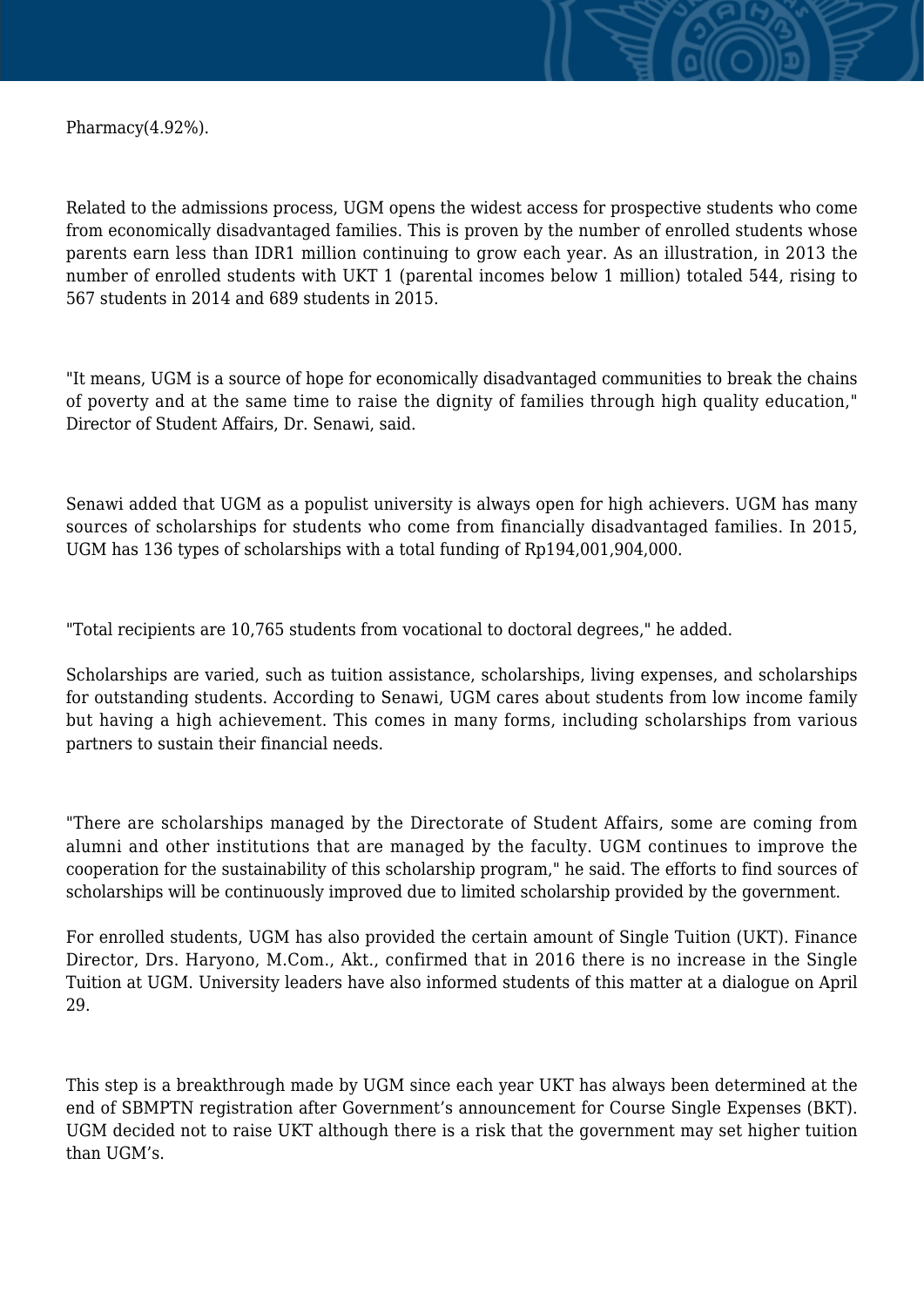"UGM also does not impose an entrance fee for students who entered through independent selection process. While Rector Decree for delays or adjustments on UKT is being finalized along with the faculty and vocational schools leaders. The decree was needed to provide clearer guidance about the mechanisms and nomenclature," Haryono said.

Being asked about the request for tuition reduction, Haryono explained in 2013, there were 130 students who were approved for tuition reduction, 411 students in 2014, and 717 students in 2015.

## **UGM Supports Green Open Space**

Thousands of prospective students enrolled at UGM must have wished to have a campus atmosphere which are fresh, friendly, and convenient to learn and interact. One of the answers to that wish given by UGM s arrangement of Socio-Humanities Cluster by expanding the green open space. Cozy green open area can be used as a means of interacting for faculty, staff, and students. Moreover, it will support the management of the canteen at the Socio Humanities cluster to be more varied, hygienic and environmentally friendly.

"If it all can be realized, it will certainly make the atmosphere more comfortable, including for pedestrians and cyclists," said UGM Director of Planning and Development, Sulaiman, S.T., M.T., D. Eng.

Sulaiman adds that other step that will be made is to transform space filled with bushes and shrubs in the Socio Humanities cluster into an open space that can be used as a learning area (outdoor learning zone). In addition, the parking of vehicles which currently occupies the majority of green open land would be reorganized and transferred into the Lembah parking lot so green areas could be expanded.

"UGM is the only public open space around the city of Yogyakarta, which is also widely used by public to exercise, family picnics, and a place to socialize. In addition, the campus serves as a water catchment area and flood control, as well as the lungs of Yogyakarta and surrounding areas," he said.

Sulaiman said that in the last few years, UGM has had difficulties to meet the public's need. As a result, the campus atmosphere was not conducive to the process of teaching and learning and the development of environmentally friendly campus. This happens because the development of green open space, especially around the Socio humanities cluster has not yet been attained.

For this reason, continued Sulaiman, UGM is currently undertaking regional development in Socio Humanities cluster. Infrastructure development has been conducted at the Faculty of Psychology, Faculty of Philosophy, Faculty of Social and Political Sciences, and soon the construction of the Faculty of Cultural Sciences and Faculty of Economics and Business. Supporting infrastructure and social facilities such as an outdoor learning should be attained to gain more comprehensive education infrastructure that can be enjoyed by the UGM academic community and society.